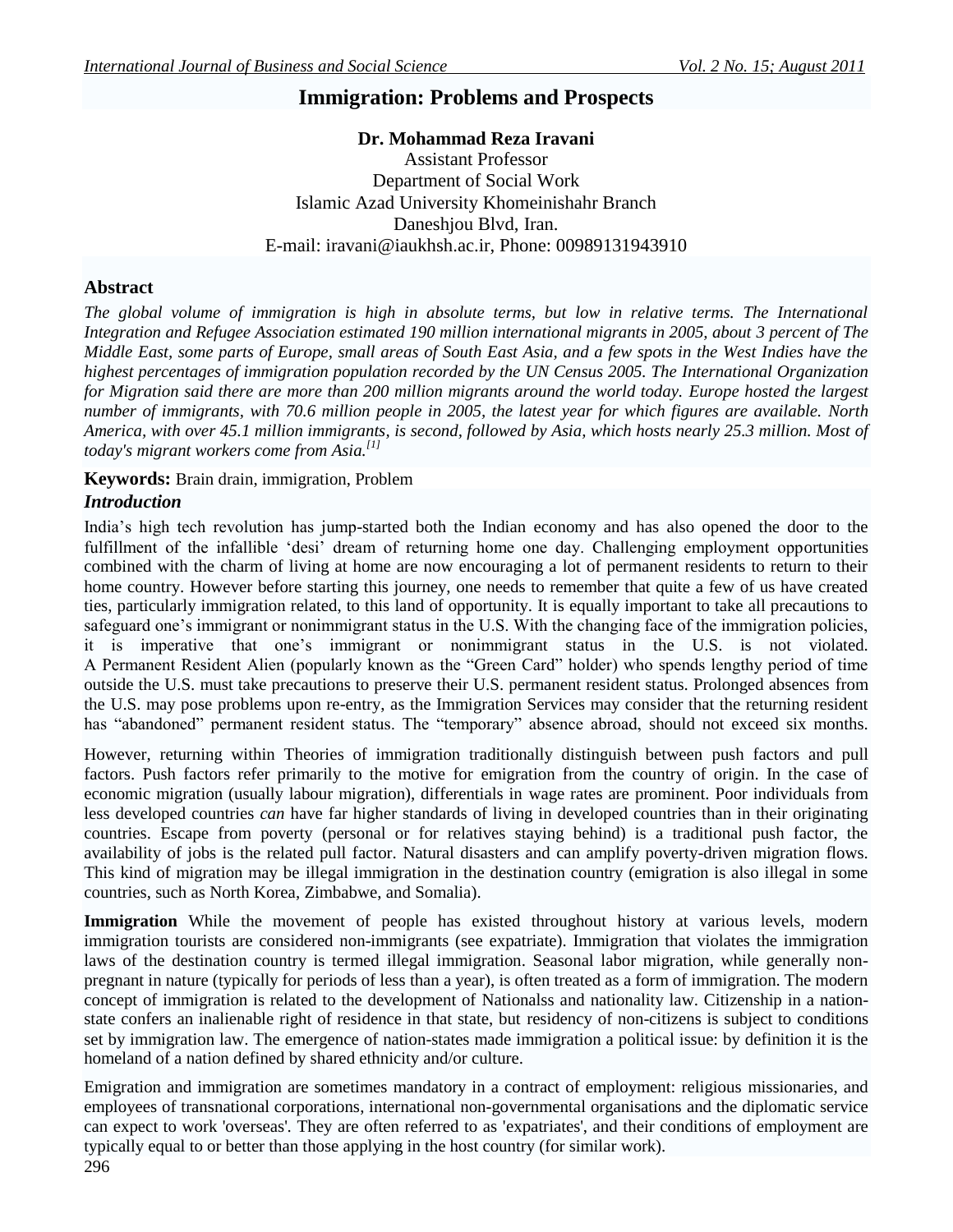For some migrants, [education](http://en.wikipedia.org/wiki/Education) is the primary pull factor (although most [international students](http://en.wikipedia.org/wiki/International_students) are not classified as immigrants, but may choose to become immigrants if they refuse to return). [Retirement](http://en.wikipedia.org/wiki/Retirement) migration from rich countries to lower-cost countries with better [climate,](http://en.wikipedia.org/wiki/Climate) is a new type of international migration. Examples include immigration of retired [British](http://en.wikipedia.org/wiki/United_Kingdom) citizens to [Spain](http://en.wikipedia.org/wiki/Spain) or [Italy](http://en.wikipedia.org/wiki/Italy) and of retired [Canadian](http://en.wikipedia.org/wiki/Canadian) citizens to the [U.S.](http://en.wikipedia.org/wiki/United_States) (mainly to the U.S. states of [Florida](http://en.wikipedia.org/wiki/Florida) and [Texas\)](http://en.wikipedia.org/wiki/Texas).

Non-economic push factors include [persecution](http://en.wikipedia.org/wiki/Persecution) (religious and otherwise), frequent [abuse,](http://en.wikipedia.org/wiki/Abuse) [bullying,](http://en.wikipedia.org/wiki/Bullying) [oppression,](http://en.wikipedia.org/wiki/Oppression) [ethnic cleansing](http://en.wikipedia.org/wiki/Ethnic_cleansing) and even [genocide,](http://en.wikipedia.org/wiki/Genocide) and risks to civilians during [war.](http://en.wikipedia.org/wiki/War) Political motives traditionally motivate refugee flows - to escape [dictatorship](http://en.wikipedia.org/wiki/Dictatorship) for instance. Some migration is for personal reasons, based on a [relationship](http://en.wikipedia.org/wiki/Interpersonal_relationship) (e.g. to be with family or a partner), such as in [family reunification](http://en.wikipedia.org/wiki/Family_reunification) or [transnational marriage.](http://en.wikipedia.org/wiki/Transnational_marriage) In a few cases, an individual may wish to emigrate to a new country in a form of transferred [patriotism.](http://en.wikipedia.org/wiki/Patriotism) Evasion of [criminal justice](http://en.wikipedia.org/wiki/Criminal_justice) (e.g. avoiding [arrest\)](http://en.wikipedia.org/wiki/Arrest) is a personal motivation. This type of emigration and immigration is not normally legal, if a crime is internationally recognized, although criminals may disguise their identities or find other loopholes to evade detection. There have been cases, for example, of those who might be guilty of war crimes disguising themselves as victims of war or conflict and then pursuing asylum in a different country.

Barriers to immigration come not only in legal form; natural barriers to immigration can also be very powerful. Immigrants when leaving their country also leave everything familiar: their family, friends, support network, and culture. They also need to liquidate their assets often at a large loss, and incur the expense of moving. When they arrive in a new country this is often with many uncertainties including finding work, where to live, new laws, new cultural norms, language or accent issues, possible [racism](http://en.wikipedia.org/wiki/Racism) and other exclusionary behaviour towards them and their family. These barriers act to limit international migration (scenarios where populations move *en masse* to other continents, creating huge population surges, and their associated strain on infrastructure and services, ignore these inherent limits on migration.)

### **Immigration control in UK**

Immigration control is about how and why people from countries outside the UK are allowed to come to the UK and how long they can stay. It is also about what they are allowed to do when they are in the UK, for example, whether they can work, whether relatives can come to the UK to join them afterwards, and whether they can use the National Health Service or claim benefits. The rules about immigration control (which are law) are complicated by the fact that they overlap with nationality law - that is, the law about who is or is not a British citizen, and the rights of the different types of British citizen.The system of immigration control in the UK splits people into two broad categories: those who have 'right of abode' in the UK and who can live, work and move in and out of the country as they wish, and those who require permission in order to enter and remain here. There are certain groups of people who do not fit easily into these two categories and who do not have to get leave to 'enter and remain' even though they do not have 'right of abode'. Included in this group are people who can benefit from European rights of free movement.

Where people do need leave to enter the UK, immigration rules set out various ways in which it can be granted. Some examples of different immigration categories are: 'visitor', 'spouse', 'au pair' and 'student'. In each category, the rules indicate different requirements that must be satisfied before someone will be granted leave to come and stay. For example, students must show that they will follow a full time course of study. The rules require that most of the categories of people coming to the UK will be able to support themselves without relying on public funds. The immigration rules also specify how long leave to remain in the UK should be granted for. Leave to remain can be either 'limited' or 'indefinite.' Limited leave is granted to people who are coming to the UK for 'temporary' reasons, for example, as students. Other people applying for leave to remain may be eligible for 'indefinite' leave, with the possibility of being able to apply for UK citizenship. People in most 'temporary' categories, such as visitors, will also need to show that they intend to leave the country when the purpose of their stay is over.

People who require leave to enter the UK will usually need to get 'entry clearance' to show that they are entitled to enter the UK under the immigration rules. There are detailed rules about how to qualify for entry clearance within each category of applicant coming to the UK. Some groups, such as refugees and asylum seekers do not require entry clearance, but most do. In the rest of this information, you can find a list of some of the immigration problems which you may need advice on, as well as a list of organisations which may be able to help. You should bear in mind that immigration laws are strictly enforced in the UK and the consequences of misunderstanding your right to be here can be very serious. It can include the risk of deportation.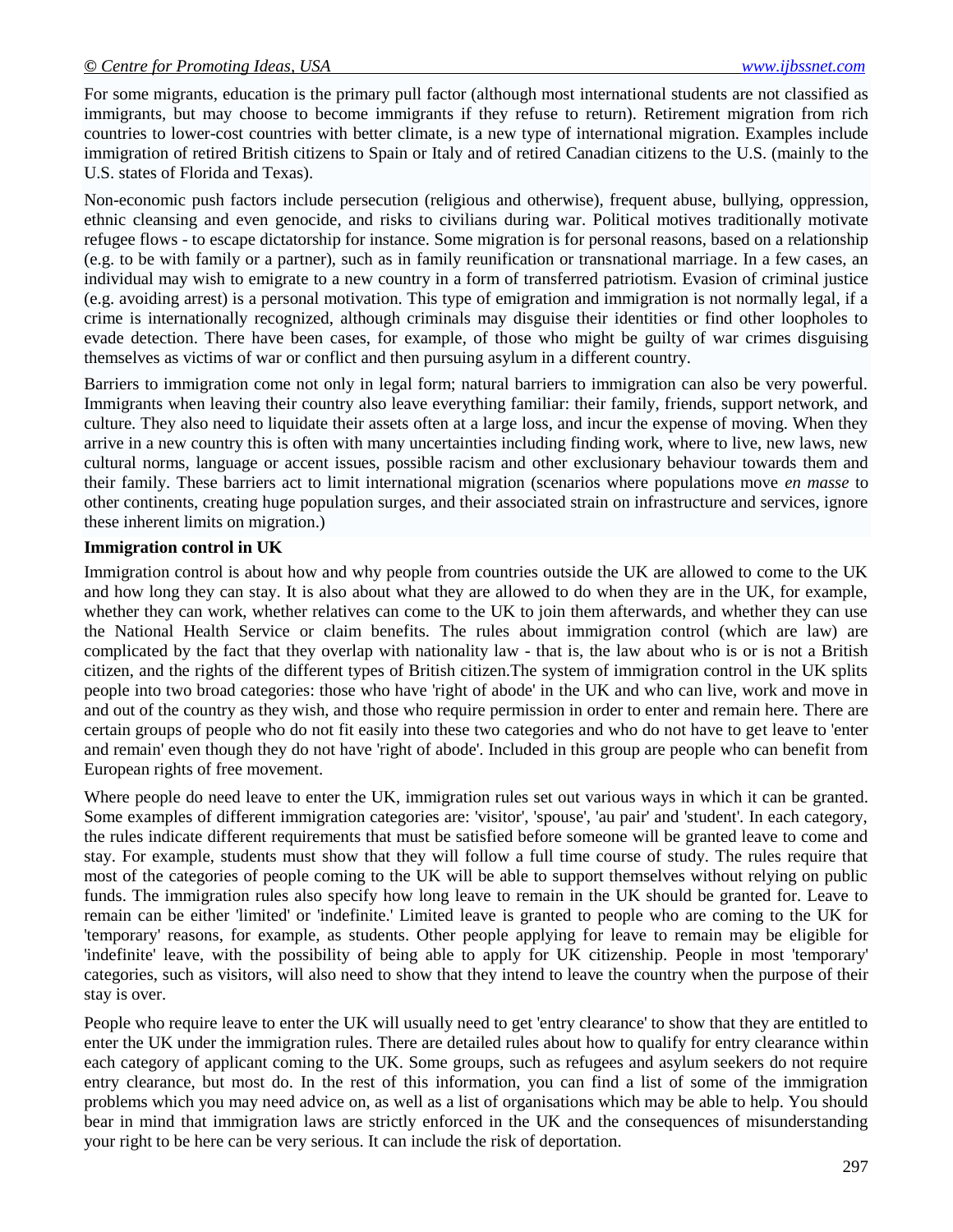It is therefore essential to consult a specialist adviser if you are unsure about your position, or the position of family and friends.

### **What are the most recent developments regarding immigration?**

Immigration was poised to be a major issue in the 2008 Presidential campaign. Republicans had stalled all Congressional attempts to resolve the issue of undocumented aliens through legislation with the expectation that the Presidential candidate would take advantage of the anti-immigrant attitudes of many voters. However, like President Bush, John McCain is a moderate on the issue has voted for a legalization process. The 2008 Republican platform is silent on the legalization issue but opposes amnesty, strict border enforcement, and foolproof workplace enforcement. The 2008 Democratic platform urges a similar commitment to border and workplace enforcement but supports a system that requires undocumented immigrants who are in good standing to pay a fine, pay taxes, learn English, and go to the back of the line for the opportunity to become citizens. In June 2007, the Senate rejected bi-partisan compromise legislation (Click to see vote chart) which had been

introduced in attempt to resolve the immigration controversy. The measure proposed to allow illegal immigrants to obtain a renewable visa if they were present on January 1, 2007. Additional visas would have been awarded to temporary workers. A worker verification system and increased border security system had to be in place before the visa programs go into effect. A special, less burdensome path to legal status was provided for undocumented agricultural workers and high school graduates who came to the U.S. illegally with their parents.

Despite its bi-partisan origins, the legislation was defeated largely because of deep divisions in public sentiment regarding the proper response to the massive-scale illegal immigration which has occurred in the U.S. during the past 15 years. Legislative efforts to address the problem to date have been limited to increased funding for border security. In May 2006, the Senate passed reform measure which provided for stricter border control but also allowed for a legalization process for many illegal immigrants presently in the country. (Click to see vote chart) This measure appeared to have the Bush Administration's support, but the House deliberately delayed any action. In March 2007, the Bush Administration announced a major change in policy; advocating a very costly visa and legalization process, some of which was added to the compromise legislation. Immigrants and their supporters initially reacted bitterly to this change which appears to be an effort to mollify nativist sentiments.

Surveys indicate that the American public is very concerned about the illegal immigration situation (Click to see chart) and the subject dominates conservative-oriented talk radio. Various grassroots movements have developed concerning the issue. A volunteer citizen group calling themselves the "Minutemen" patrolled the Arizona border in April 2005 for the purpose of discouraging entrants drawing considerable publicity. Other efforts have sought to expose persons who are employing day labor at various pick up locations. Republican political analysts are preparing to use immigration as a "wedge issue" much as they have used abortion and gun control.

Despite public sentiment, there appear to be powerful moneyed interests which support the present system which provides a steady, compliant, low wage labor force in an economy that has a low level of unemployment. This is particularly true in the agricultural sector. The arrangement also benefits Mexico. Although Mexico now has a fertility rate comparable to the U.S., it had an unsustainable birth rate in the 1960's and 1970's and its economic development could not match the growth of its working age population. The stark reality is that the illegal immigration situation could be resolved very quickly through simple enforcement of existing legislation. If job site enforcement was anywhere near the level it was in the early 90's (when border security was lax), perhaps over 90% of illegal immigrants would permanently leave the country and the entire process could take less than a month. Immigration opponents have more than a sufficient reason to be outraged at this lack of enforcement of the nation's laws. Yet virtually all analyists agree that the expulsion of the nation's illegal immigrants would at this point cause a massive economic disruption.

### **How do people legally immigrate into the United States?**

Almost a million people legally immigrated into the U.S. in 2004 underqualifying categories: The categories are:

- *Employment-based preference* is a category that permits a limited number of individuals who possess job skills which are in demand by the economy. In 2002, this group was dominated by persons with computer and engineering skills.
- *Family preference* is a category that permits individuals to sponsor a limited number of relatives (adult children of U.S. citizens, spouses and children of immigrants, and siblings of citizens).
- *Immediate Relatives of U.S. Citizens* is a category that permits citizens to sponsor an unlimited number of minor children, spouses, and parents. This has been the largest category.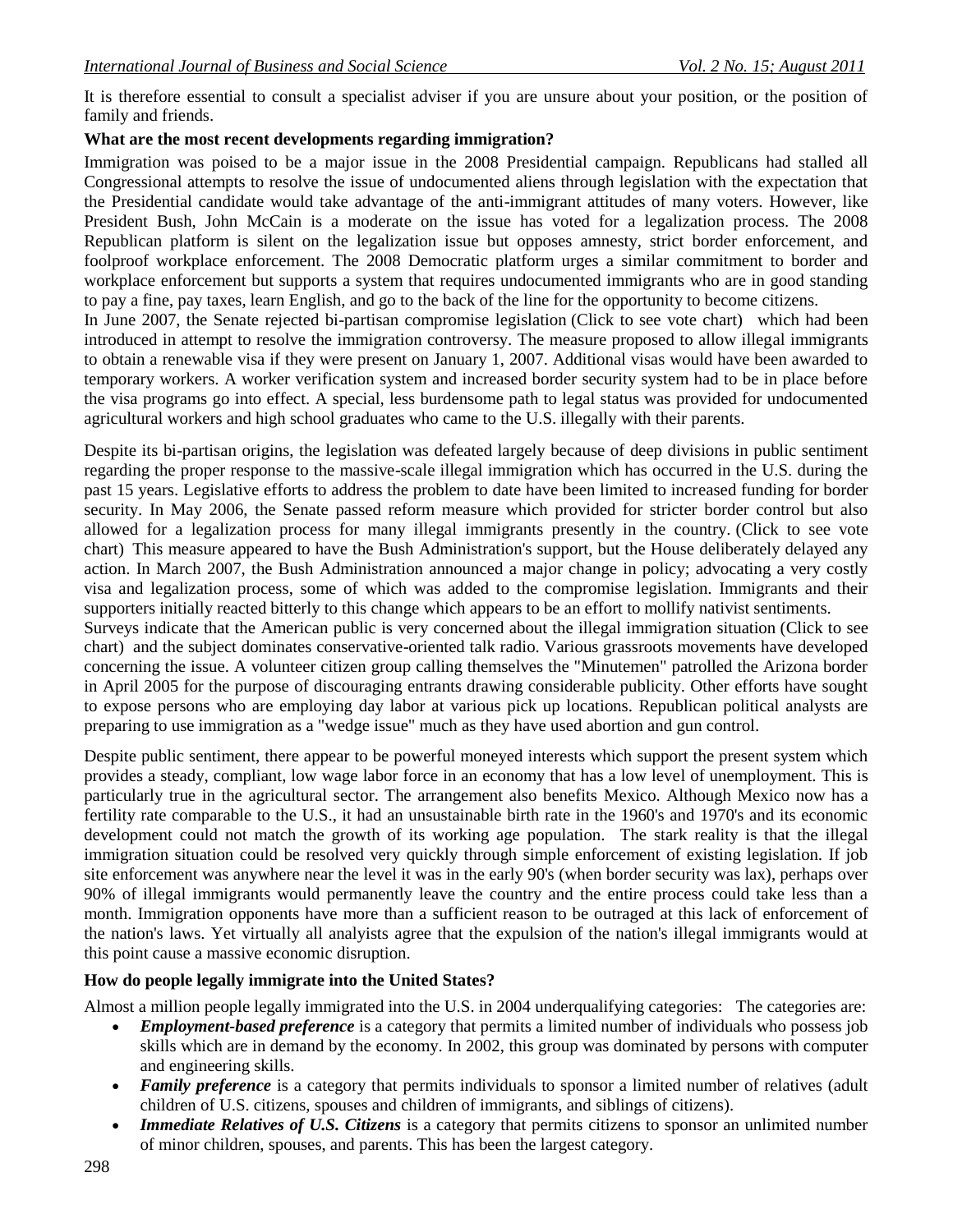- *Diversity* is a category authorized by recent legislation which authorizes a limited number of individuals to immigrate based on past under-representation in the immigrant population.
- *Refugees/Asylees* are admitted on a limited basis based on political and humanitarian reasons. The maximum numbers vary year-to-year based on Presidential determinations.

### **What is the difference between legal immigrants and citizens?**

Legal immigrants are basically entitled to the same rights as citizens although they cannot vote or hold political office. About 40% of immigrants become citizens through a process called *naturalization.* In order to become naturalized, immigrants must reside in the U.S. for five years. Most must demonstrate a proficiency in English and a knowledge of U.S. history and government. The primary motive for immigrants to become citizens is that they qualify to assist their relatives immigrate.

### **Why is the United States experiencing a new "wave" of new immigration?**

The United States has recently experienced a rate of immigration that in numbers is close to the level of immigration that occurred at the turn of the last century. (Click to see chart) The combined legal and illegal immigration is well over one million per year. Foreign-born persons now constitute over 10% of the population for the first time since the 1930s.. In California and New York over 20% of the population is foreign born and the ratio is over 10% in many other states. (Click to see map) There have been several reasons for this continuing increase over the past three decades:

- **Refugee** immigration peaked in the late '70s and '80s as the U.S. admitted a large number of Southeast Asian, Cuban and Russian immigrants. Many individuals in these categories have become citizens which has enabled them to sponsor admission for their parents without any numeric limitation.
- Two **amnesty** programs provided legal status to nearly 3 million undocumented immigrants and their families in the late '80s and early '90s. The immigrants legalized under these programs account for almost a quarter of all legal immigration from 1981 to 1995.
- A large number of **illegal** immigrants continue to enter and stay in the country. The increase in the total illegal immigrant population has been dramatic over the last 15 years. A report issued in 2005 based on census data estimates that undocumented immigrants constitute almost 30% of all foreign born residents. The Department of Labor determined that in 2001 undocumented immigrants constituted over one half of all agricultural workers.

#### **Hasn't the U.S. substantially increased border surveillance? Why hasn't illegal immigration slowed?**  There are many reasons.

It is true that the budget and staff of the Border Patrol has increased significantly, nearly tripling since 1990. A major effort has been particularly made in the El Paso area (*Operation Hold-the-Line*) and in San Diego (*Operation Gatekeeper*). The number of deportable aliens located has significantly increased but this is more a reflection of the greater numbers of people who are attempting to immigrate.

These changes have stopped many illegal crossings - in those areas. They have increased the charges that "coyote" smugglers charge to assist aliens who cross the border at more isolated areas. The charge used to be about \$300. Now it often exceeds \$1000. Because of severe climate conditions at some of the frequent crossing areas, almost 1500 deaths have occurred since 1995. They have also had the effect of keeping immigrants from returning to Mexico because of the difficulty in returning to the U.S. again. But they have not kept new immigrants from coming.

About half of the undocumented immigrant workers do not cross the border surreptitiously. Instead, they pose as tourists or temporary visitors (often improperly using temporary border crossing cards issued to local border residents). These crossings have not been affected by increased border surveillance.

At the same time that border vigilance has intensified, immigration workplace enforcement has significantly declined. The decline in workplace enforcement has been the direct result of local political pressures in regions where the economy is dependent on immigrant labor. There can be little doubt that a combination of workplace enforcement and border vigilence would substantially reduce illegal immigration but that has not happened.

Studies have shown that the volume of illegal immigrants is directly related to economic conditions in Mexico. Mexico has long had more people of working age than jobs and unemployment there is about 20%. As Mexico's economy continues to grow and its birth rate slows, it is likely that illegal immigration will decline significantly even if additional enforcement measures are not taken.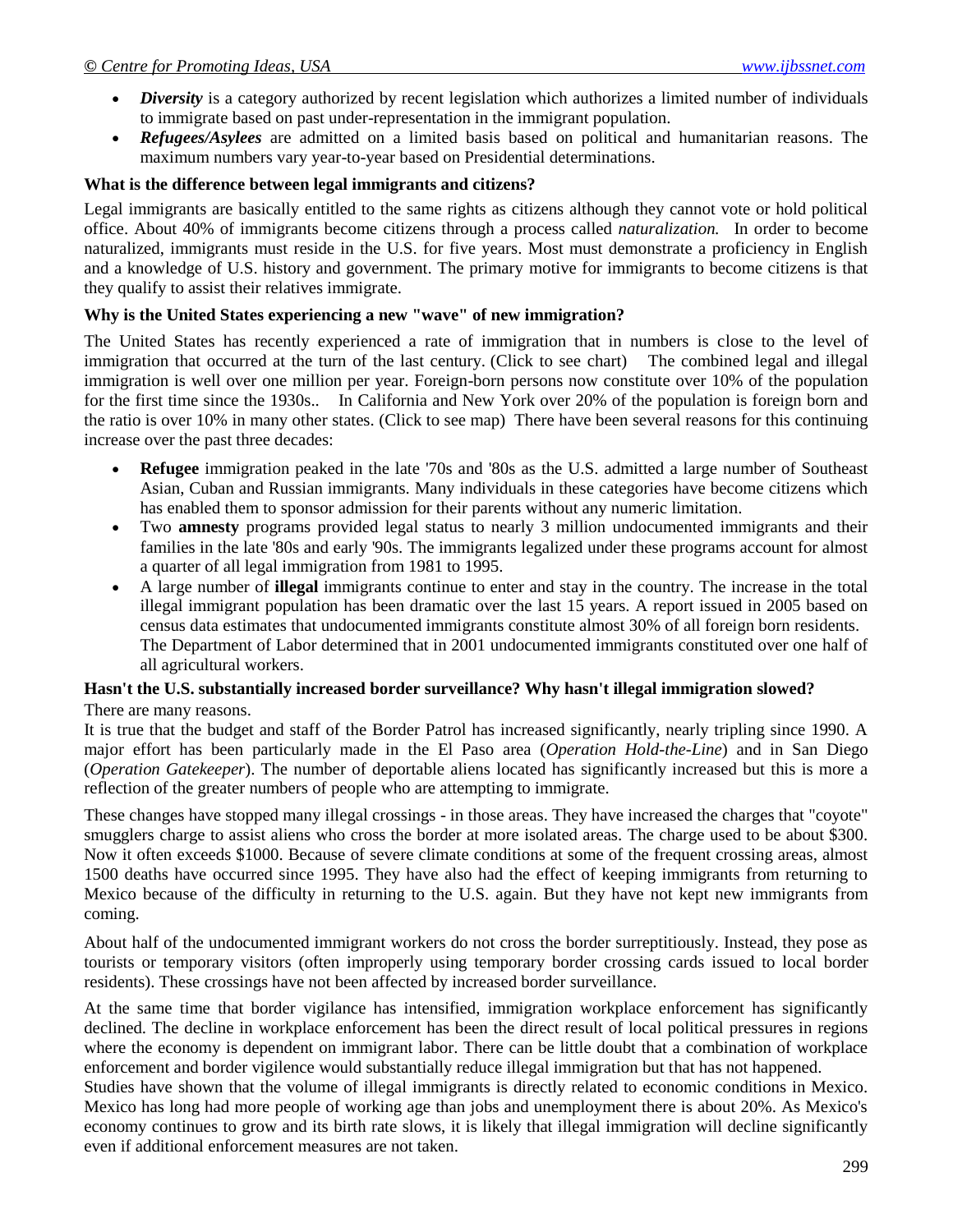Most important, it is clear that the sanctions applied to employers have not succeeded in preventing migrants from obtaining employment. Moreover, many undocumented workers find employment in the "underground economy" as gardeners, domestic workers and day laborers. Without a realistic prospect of employment, these people would clearly not come to the country.

Virtually no one defends the status quo on the subject of illegal immigration. The hardships faced by Mexican nationals in coming to the U.S. for work purposes are a reflection of a political need to show an attempt to control such immigration without seriously impeding businesses and individuals from employing them. The individuals who come are doing so in violation of U.S. law at the expense of their countrymen who would like to immigrate but who respect the law. The economic pressures associated with low wages and unemployment in Mexico together with its geographic proximity make such immigration almost inevitable. About 1/8 of the Mexican working population of working age is employed in the U.S. and the U.S. agriculture industry is increasingly dependent on undocumented workers.

### **What countries do immigrants come from and what states do they go to?**

Legal immigrants to the U.S. primarily come from Latin America and Asia. The overwheliming majority of illegal immigrants come from Mexico and Central America. Prior to 1970, most immigrants came from Europe. In the early 20<sup>th</sup> century, Asians were specifically excluded by legislation. Moreover, a "quota" system, in effect during much of the 20<sup>th</sup> century limited immigration and gave preferential treatment to European immigrants. Legal immigrants tend to choose the large population states as their state of preference. California, New York, Texas and Florida contain the largest percentages of unauthorized immigrants but, in contrast to 1990, this immigration has now spread throughout the country.

### **How is immigration affecting the country?**

Immigration is the main reason for U.S. population growth. Based on the current rate of immigration, U.S. population will increase substantially increase by 2050 and 65% of this growth will be either the direct or indirect effect of immigration. Immigration will significantly affect the ethnic make-up of the population. Whether these trends are positives or negatives is the subject of a national debate. The debate centers around these themes: **Advantages** of immigration:

- **Greater supply of unskilled workers** Studies have indicated that because most immigrants occupy low-paying, low-skill jobs, their presence is complementary. Because of their contributions, the overall economy is stronger and the wage level and standard of living of most native workers is higher than would exist if they were not present. In particular, the high concentration of undocumented workers in the agricultural industry keep food prices relatively low.
- **A younger workforce** The ratio of retired persons to workers will dramatically increase in coming decades which will require significant adjustments in the Social Security system. (See Social Security) Immigrants and their children tend to be younger than natives. As a result, continued or greater immigration will slow the increase of this important ratio.
- **Skilled workers in needed sectors**Immigrants who arrive under the "employment preference" category often are employed in occupations which are important. For example, 20% of U.S. doctors are foreign born. But critics of immigration policy note that this is because the supply of native doctors is kept artificially low and that these doctors are probably even more essential to their native countries.

**Disadvantages** of immigration:

- **Greater poverty** Because immigrants occupy low income employment, their wages are low and they are more affected by downturns in the economy. In comparison to natives, they tend not to have health insurance and need to resort to public assistance more often.
- **More educational costs** Immigrant children and the children of immigrants account for a disproportionate amount of public education costs than do natives due to the greater birth rate for Hispanics and need for more intensive instruction. Immigrants have significantly lower educational attainment than do natives. But the children of Latino immigrants have educational levels which approach that of natives and by the third generation virtually all are fluent in English and only a minority speak any Spanish.
- **Lower unskilled wage levels** Even studies that suggest that immigrants generate an overall increase in wage levels, acknowledge that they negatively impact wages in the low skill occupation sectors that they occupy.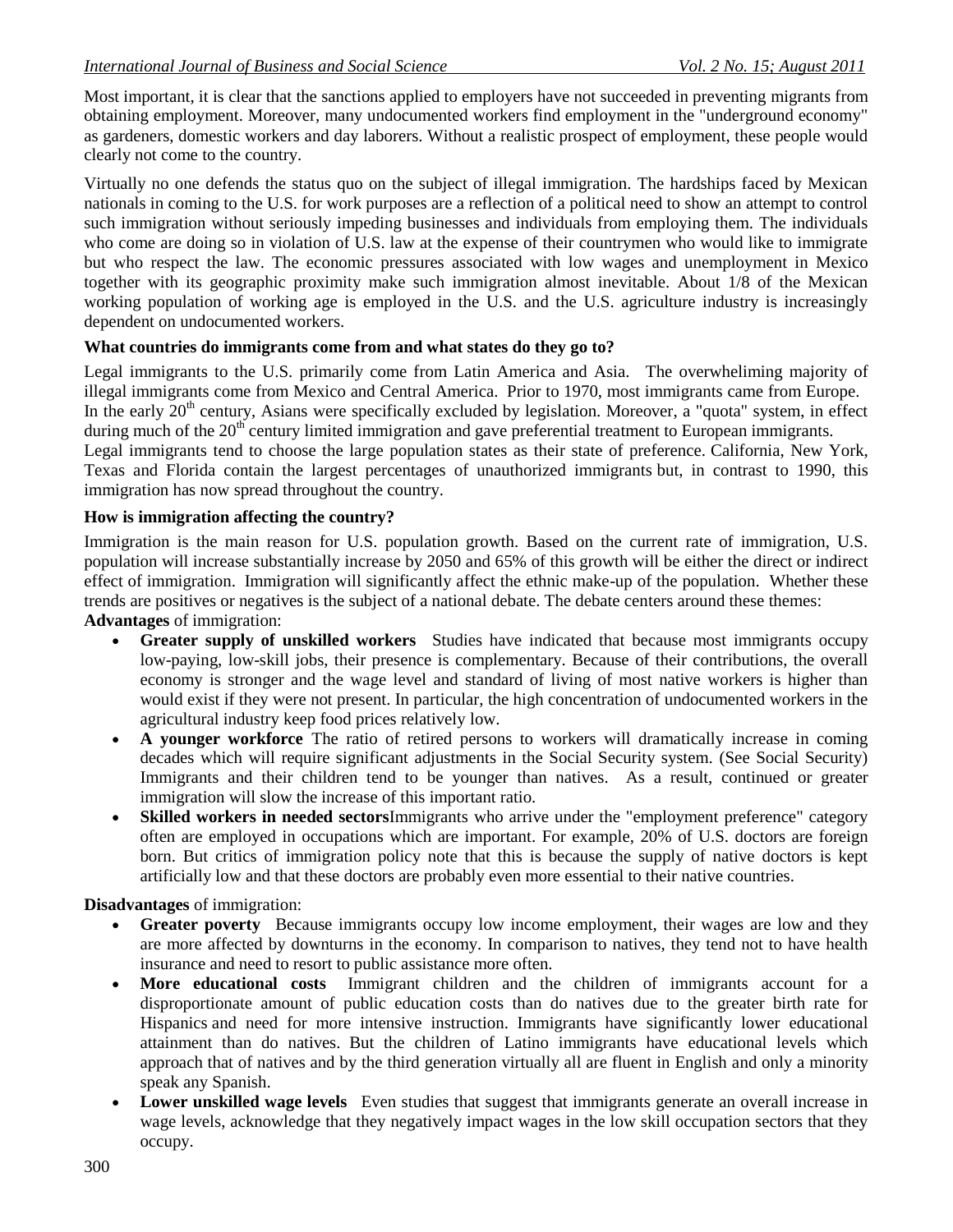**Increased danger of terrorism** Some argue that the continued ability of illegal immigrants to enter the country increases the threat of domestic terrorism. In reality, the threat is minimal. The known dangers associated with terrorism all involve Islamic individuals. Islam is not prominent in Mexico or other Central American countries. There are undoubtedly cooperative intelligence arrangements between the U.S. and Mexico designed to monitor the small threat that Islamic individuals who live in or enter Mexico might present.

#### **How do immigration policies differ in other countries?**

Although U.S. immigration is substantial, other countries have adopted policies which encourage even greater immigration. Canada has long encouraged immigration as a vehicle for economic growth and its policies place greater emphasis on economic needs as a basis for recruitment of new immigrants. This is also true of Australia. Some European countries, notably Germany, have begun to encourage immigration in recognition of a growing labor shortage which will continue as the native population ages. Countries in Europe which had traditionally been emigrant countries, such as Ireland, Italy and Spain, are now beginning to experience net immigration for the first time. Some European countries and Canada have guest worker programs which allow workers to temporarily immigrate and then return to the country of origin.

### **What are current proposals to modify immigration policies?**

There is some public sentiment for limiting future immigration by reducing the numerical limits for permitted entrants but this view does not presently have major support in the Congress or with the Administration. The key issues are being considered are:

### **Greater emphasis on employment-related immigration**

In the recent past the allotment of employment-related preference visas has not been filled because of numerical limits applicable to certain countries and because of other technical requirements. Legislation was recently passed to relax these provisions.

### **Amnesty and guest worker programs**

In January 2004, the Bush Administration proposed a solution to the undocumented problem in the form of a new guest worker program. In order to qualify under this plan, the workers must have a job offer and the employer must show no Americans wanted the job. Under the plan, undocumented workers who gained temporary-worker status would enjoy the rights and protections of legal workers. They could also apply for green cards, which convey permanent residency and, potentially, citizenship. The workers must return to their home countries at the end of the term. Dependents of the temporary workers would be allowed in the US if the workers could prove they could support their family. The workers would be allowed to move freely back and forth between the US and their home country. The proposal has rekindled the immigration debate by pitting employers and many Hispanics who support the proposal against some elements of organized labor and many conservative "America First" citizens who oppose it. The proposal does not have broad public support.

The Bush proposal has not been acted upon by Congress. The Republican platform advocates the approval of this plan and rejects any consideration of amnesty. The Democratic platform indicates an opposition to the "second class" status proposed by the Bush plan but does not propose a legalized alternative. Instead it advocates improving the level of government services to undocumented workers and their families and focusing border control efforts on terrorist threats.

In the meantime, the overall number of legal immigrants continues to grow substantially contributing to an ever growing portion of the U.S. resident population that is foreign born. There is little mainstream political opposition to the rate of legal immigration.

### **Where do Democrats and Republicans stand on immigration issues?**

In general, Democrats vote to encourage immigration and Republicans are for greater enforcement at the border areas. But immigration is not a strictly partisan issue. Many business interests supported by Republicans rely on immigrant labor and and many labor interests supported by Democrats often take a protectionist position on immigration issues. Certain key votes during the last decade demonstrate this uneven pattern.

### **Immigration in case of USA**

In 1965, Lyndon Baines Johnson maneuvered through Congress and then signed into law a measure which was a dramatic break with the past history of this country. This was the Immigration Reform Law of 1965.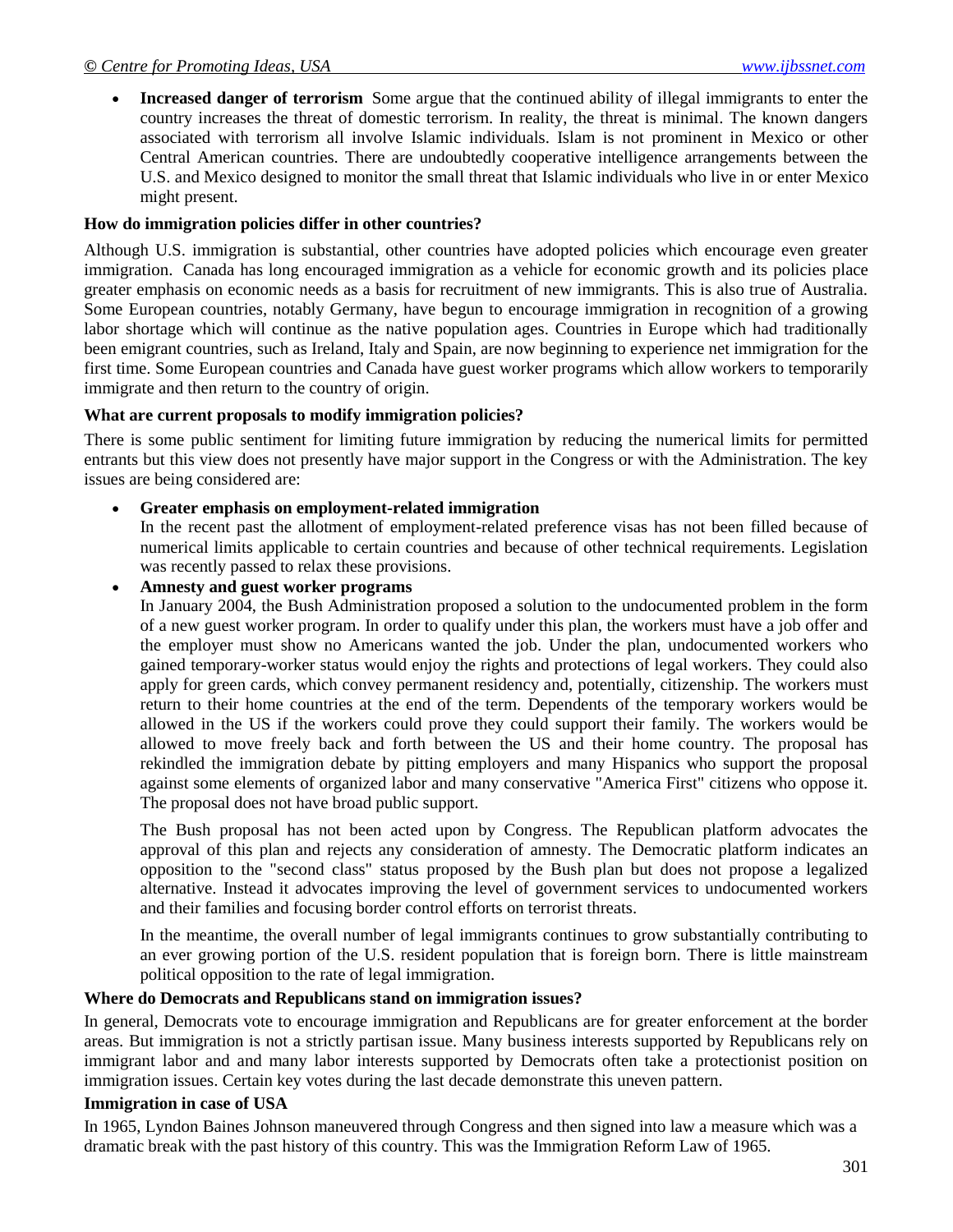In doing so, the floodgates were opened allowing ever greater masses of people from Third World cultures to flow into the United States. This was done with deceptive statistics and assurances from politicians and the liberal press which totally ignored (or covered up) all considerations of the problems inherent in such mass incursions of those with absolutely NO background of self government or freedom into our society. And here we are speaking only of LEGAL immigrants! Whether the liberals like it or not, this country was founded by people who were almost entirely European in origin. ONLY in Europe had the concepts and ideas of individual worth and freedom been painfully developed and put into practice, haltingly and slowly over 2000 years of effort and, often, with loss to some old authoritarian idea presented with a new name.

Our Founding Fathers were astute students of history. While absolutely rejecting the then existing monarchical forms of government, they recognized the indisputable fact that the sources of such fundamental ideas as the rule of law, equality before the law, free enterprise, the rights of private property, individualism and, most especially, LIMITED government were uniquely European in origin. Over that same 2000 years of human history in the entire rest of the world, the old idea of the "divine right of kings," the concept that the ruler, whatever his title might be, could do no wrong and that the common man had no rights at all, remained in force. Without its European foundation, the United States would have no Constitution, no Bill of Rights, no individual freedoms or, even, the idea of limited government. However, note that if our nation's way of life was based on a cultural inheritance from Europe which was common to the vast majority of Americans, then the PRESERVATION of that cultural heritage is dependent on the continued existence of that European based majority.

Lawrence Auster, the author of several books on the effects of immigration has written: "If in some experiment in mass migration, 50 million Chinese exchanged places with 50 million French— and even if the Chinese learned the French language and immersed themselves in French culture— the new society they formed would no longer be France in any recognizable sense. France, as we know it, would have ceased to exist." Despite the politically correct gibberish of "multiculturalism" now being programmed into the minds of our young people in government schools, history clearly shows, with extremely rare exceptions, that nations, ancient and modern, in which the majority of citizens share only diversity, suffer social tensions, recurrent upheavals and chaos which can ONLY be restrained by recourse to tyranny.

As essayist Samuel Francis has pointed out: "The late Roman Empire, the Byzantine Empire, the Ottoman Empire, and the dominions of the Habsburgs and the Romanovs, among others, all presided over a kind of rainbow coalition of nations and peoples, who for the most part managed to live happily together because their secret compulsions to spill each others blood were restrained by the overwhelming power of the despots and dynasties who ruled them. Political freedom relies on a shared political culture...and when the common culture disintegrates under the impact of mass migrations, only institutionalized force can hold the regime together." (This, big government politician Lyndon Johnson understood!)

Prior to the 1965 law, immigrants from Third World countries were allowed to enter this country in very limited numbers. During the 70's and 80' and 90's ever larger numbers of Third World people poured into this country. Granted that most of them sincerely desire to improve their economic status. Granted that most may have great ambition and even business ability. Granted that the vast majority of such people are law-abiding, as they are able to understand our laws.

However, the vast majority of these people have little or no knowledge of the cultural and religious basis of our society. Tragically, instead of assimilating into our culture as the waves of immigrants from European nations did in the 19th and early 20th centuries, these new arrivals regard themselves as members of "new minority groups," often with the encouragement of our politicians who are eager for their votes. Many of these groups are using organized efforts in the courts or legislatures to attack the very American religious and cultural traditions which produced the country they were so eager to come to. We will continue our discussion of the impact which the influx of Third World peoples has had on our nation in our next column. The nationwide effort to gain more control over immigration includes heightened border security, new restrictions on certain visa categories and on visitors, and the abolishment of the INS. For people entering U.S.A which means more scrutiny with more questions being asked about their motives to come here. Stricter controls of passengers and their luggage on airports are already in place, and will probably be part of air travel for a long time. Big-brother-like scenarios may become a reality. For immigrants who are in the process of adjusting their status to become permanent residents, things will remain the same, with the possible exception of interrogations of people from Muslim countries and Arab or Asian origins.